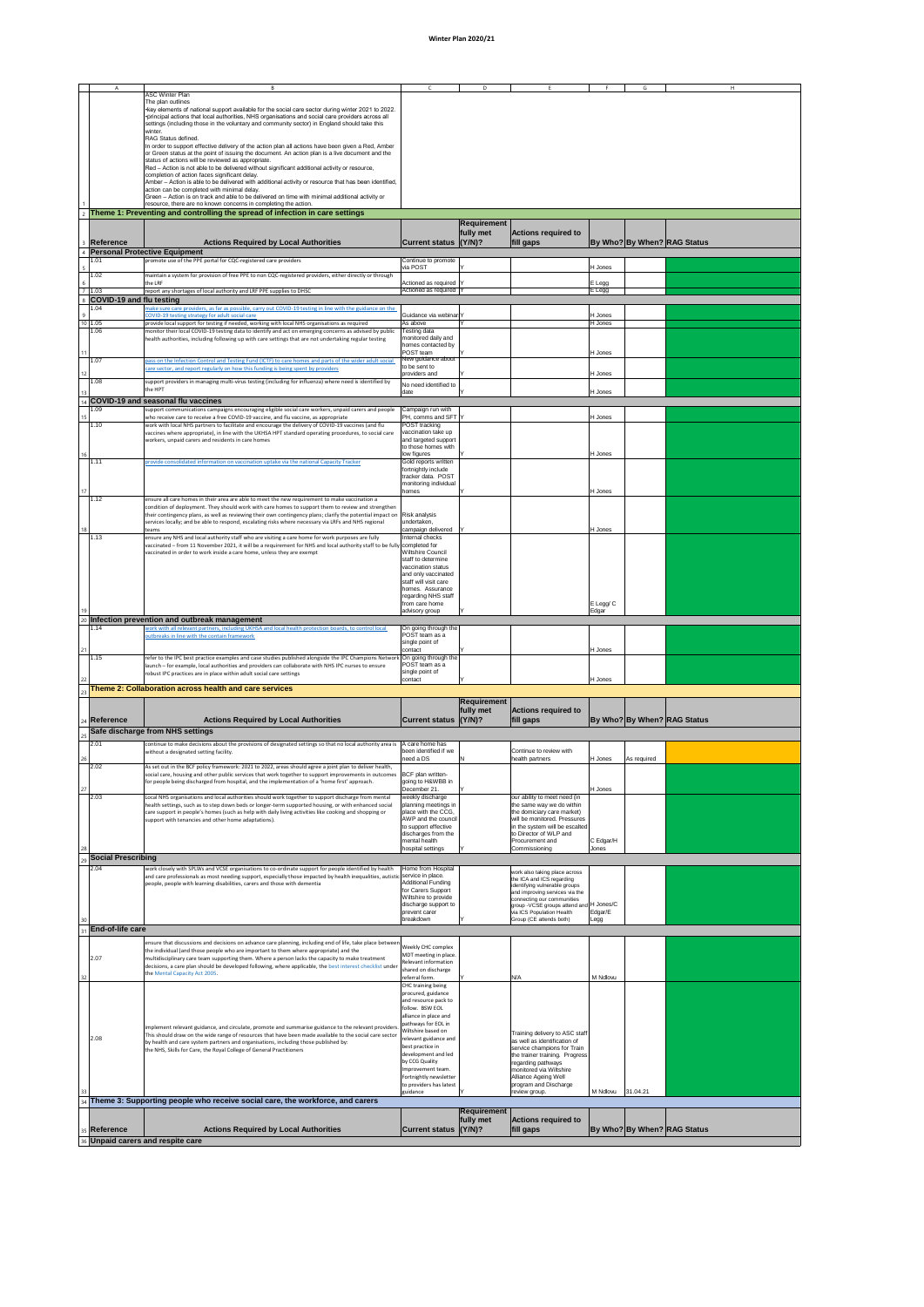## **Winter Plan 2020/21**

|          |                            | <sup>B</sup>                                                                                                                                                                                                                                                                                                          |                                                                                                    | D             |                                                                                           | G                                      | H |
|----------|----------------------------|-----------------------------------------------------------------------------------------------------------------------------------------------------------------------------------------------------------------------------------------------------------------------------------------------------------------------|----------------------------------------------------------------------------------------------------|---------------|-------------------------------------------------------------------------------------------|----------------------------------------|---|
|          | 3.01                       |                                                                                                                                                                                                                                                                                                                       | Information available<br>via digital platform<br>'Your Care Your                                   |               |                                                                                           |                                        |   |
|          |                            |                                                                                                                                                                                                                                                                                                                       | Support'. Advice and<br>contact team<br>responding to                                              |               |                                                                                           |                                        |   |
|          |                            | make sure carers, and those who organise their own care, know what support is available to them and<br>who to contact if they need help. Local authorities have a duty under the Care Act 2014 to provide or                                                                                                          | queries from carers.<br>Specialist advice and<br>guidance provided                                 |               |                                                                                           |                                        |   |
|          |                            | arrange services that meet the social care needs of the local population                                                                                                                                                                                                                                              | through Carers<br>Support Wiltshire.<br>Additional funding                                         |               |                                                                                           |                                        |   |
|          |                            |                                                                                                                                                                                                                                                                                                                       | provided during<br>COVID. Additional<br>funding provided for                                       |               |                                                                                           |                                        |   |
| 37       |                            |                                                                                                                                                                                                                                                                                                                       | winter 21/22 for<br>discharge related<br>services.                                                 |               |                                                                                           | H Jones/E<br>End Nov 21<br>Legg        |   |
|          | 3.02                       |                                                                                                                                                                                                                                                                                                                       | Email sent to HoS in<br>ASC to highlight the<br>need to ensure that                                |               |                                                                                           |                                        |   |
|          |                            |                                                                                                                                                                                                                                                                                                                       | Ax are reviewed to<br>reflect needs<br>associated with wider                                       |               |                                                                                           |                                        |   |
|          |                            |                                                                                                                                                                                                                                                                                                                       | winter pressures.<br>Funding secured<br>from winter monies                                         |               |                                                                                           |                                        |   |
|          |                            | ensure that carers' assessments are reviewed and updated to reflect any additional needs of both carers<br>and those in need of social care                                                                                                                                                                           | to support Wiltshrire<br>Carers Hospital<br>Liason service which                                   |               |                                                                                           |                                        |   |
|          |                            |                                                                                                                                                                                                                                                                                                                       | will support carers<br>when the person<br>they support is                                          |               |                                                                                           |                                        |   |
|          |                            |                                                                                                                                                                                                                                                                                                                       | admitted to hospital<br>or ready for<br>discharge. This will                                       |               |                                                                                           |                                        |   |
|          |                            |                                                                                                                                                                                                                                                                                                                       | implemented in the<br>next few months to<br>provide support this                                   |               |                                                                                           |                                        |   |
| 38       | 3.03                       | continue to follow the direct payments guidance, ensuring that they take a flexible approach so that<br>those receiving all forms of direct payments continue to have flexibility in how they receive their care                                                                                                      | winter.<br>Updated DP<br>guidance was                                                              |               |                                                                                           | End Nov 21<br>Roberts                  |   |
| 39       | 3.04                       | and support                                                                                                                                                                                                                                                                                                           | implemented in June<br>2021,<br>Advice and support                                                 |               |                                                                                           | Roberts                                |   |
|          |                            | continue to work with day and respite service providers to ensure the safe re-opening and extended<br>opening of their services, where appropriate, and continue to support those who require services to<br>ensure identified needs are met in the interim of some services re-opening                               | provided through<br>POST. Additional<br>funding for social                                         |               |                                                                                           |                                        |   |
| 40<br>41 | <b>Workforce wellbeing</b> |                                                                                                                                                                                                                                                                                                                       | distancing etc<br>provided                                                                         |               |                                                                                           | H Jones                                |   |
|          | 3.05                       | maintain, where possible, the additional staff support services that they put in place during the first<br>wave of the pandemic                                                                                                                                                                                       | Highlighted in ASC<br>Newsletter (Aug &<br>Oct), Flourish, via                                     |               |                                                                                           |                                        |   |
|          |                            |                                                                                                                                                                                                                                                                                                                       | HoS & TMs to all<br>teams in ASC.<br>POST team has                                                 |               |                                                                                           |                                        |   |
|          |                            |                                                                                                                                                                                                                                                                                                                       | remained in place<br>and provides support<br>to providers.<br>Promoted emotional                   |               |                                                                                           |                                        |   |
| 42       | 3.06                       | review current occupational health provision with providers in their area and highlight good practice                                                                                                                                                                                                                 | wellbeing services to<br>providers<br>This has not been an                                         |               |                                                                                           | <b>Roberts/H</b><br>Jones              |   |
| 43       | 3.07                       | promote wellbeing offers to their staff and allow staff time to access support, as well as promoting to                                                                                                                                                                                                               | action raised with the<br>LA previously<br>Support services                                        |               | <b>POST</b> team to review<br>provision with providers                                    | Mid December<br>H Jones<br> 21         |   |
|          |                            | providers in their area                                                                                                                                                                                                                                                                                               | shared across ASC<br>via newsletter, TRiM<br>dissemination at                                      |               |                                                                                           |                                        |   |
|          |                            |                                                                                                                                                                                                                                                                                                                       | meetings. Presented<br>to TM's & HoS,<br><b>Wellbeing Matters</b>                                  |               |                                                                                           |                                        |   |
|          |                            |                                                                                                                                                                                                                                                                                                                       | Team will present at<br>next Providers forum<br>& linked with CQC.                                 |               |                                                                                           |                                        |   |
|          |                            |                                                                                                                                                                                                                                                                                                                       | Local support<br>promoted to<br>providers via                                                      |               |                                                                                           |                                        |   |
| 44<br>45 | <b>Workforce capacity</b>  |                                                                                                                                                                                                                                                                                                                       | newsletter and<br>webinar                                                                          |               |                                                                                           | _Roberts/H<br>Jones                    |   |
| 46       | 3.08                       | use the workforce recruitment and retention funding to support local authorities and providers to<br>recruit and retain sufficient staff over winter, and support growth in workforce capacity of the existing<br>workforce. This will be subject to conditions that will be published shortly                        | Guidance sent to<br>providers on use of<br>the grant                                               |               | Continue to review with<br>health partners                                                | H Jones<br>End Nov 21                  |   |
|          | 3.09                       |                                                                                                                                                                                                                                                                                                                       |                                                                                                    |               | Incentives being developed<br>and social media content to<br>support recruitment. Further |                                        |   |
|          |                            | continue to work with local providers, partners and the NHS to take a whole-system approach to<br>promoting careers in adult social care, and support retention of the existing workforce. This could<br>include, for example, running local recruitment campaigns or administering shared wellbeing and              | Recruitment<br>campaign being<br>develop with adult                                                |               | engagement with NHS<br>providers including SFT to<br>support local recruitment.           |                                        |   |
|          |                            | occupational health schemes. As set out above, Skills for Care provide resources to help local authorities<br>improve workforce capacity and resilience                                                                                                                                                               | care commissioner,<br>operations, HR and<br>comms. Linked into                                     |               | Schemes identified and<br>being progressed that could<br>access NHS E/I funds to          |                                        |   |
| 47       | 3.10                       |                                                                                                                                                                                                                                                                                                                       | <b>Wiltshire Care</b><br>partnership<br>POST team                                                  | N             | support system for winter 21-<br>22                                                       | <b>E</b> Legg<br>Ongoing               |   |
|          |                            | work with local providers and partners, including the NHS, to ensure they have robust contingency<br>arrangements in place to help manage any staffing shortages through the winter. Contingency plans                                                                                                                | coninues to review<br>provider contingency<br>plans and monitorin                                  |               |                                                                                           |                                        |   |
|          |                            | should set out how workforce capacity pressures will be monitored, what the contingency measures are<br>and what their triggers will be, and which organisations are responsible for implementing them. Plans<br>should describe the point at which the relevant LRF is notified of workforce capacity pressures, and | of pressures is being<br>undertaken and<br>identified in the risk                                  |               |                                                                                           |                                        |   |
|          |                            | where intervention from other partners may be required. DHSC's regional assurance team will work with<br>local and national partners to understand the current and potential risks to adult social care delivery and<br>planned mitigations                                                                           | log. Engaged with<br><b>BSW</b> workforce<br>group to support                                      |               |                                                                                           |                                        |   |
| 48       | 3.11                       | follow the guidance on deploying staff and managing their movement, and support providers in their                                                                                                                                                                                                                    | workforce pressures<br>across providers<br>This is continuing<br>with providers                    |               |                                                                                           | H Jones C<br>Smith                     |   |
| 49       | 3.12                       | area to access other initiatives using best practice examples and case studies of local authority workforce<br>capacity measures, such as the Bringing Back Staff programme<br>support providers in their area to update their adult social care workforce data set (ASC-WDS) records,                                | through the POST<br>team, webinars and Y<br><del>rmə iə continuint</del>                           |               |                                                                                           | H Jones                                |   |
|          |                            | to help ensure effective local capacity monitoring and planning, and manage data requests to local<br>providers to avoid duplication with the information already being provided through the Capacity<br><b>Tracker and ASC-WDS</b>                                                                                   | with providers<br>through the POST<br>team. Capacity                                               |               |                                                                                           |                                        |   |
| 50<br>51 | 3.13                       | where appropriate, consider logistical support to care providers – such as help with cleaning, transport<br>and maintenance - to free up frontline care staff                                                                                                                                                         | tracker is used as<br>Will continue to keep<br>under review                                        |               |                                                                                           | H Jones<br>H Jones                     |   |
|          | 3.14                       | Social work and other professional leadership<br>ensure that their social work teams are applying legislative and strengths-based frameworks, and<br>support partner organisations such as the NHS to do the same. See, for example, the Care Act                                                                     | <b>Quality Assurance</b><br>process in situ                                                        |               | Support from POT provided                                                                 |                                        |   |
|          |                            | 2014 and Mental Capacity Act 2005                                                                                                                                                                                                                                                                                     | across ASC to<br>ensure application -<br>Review taking place                                       |               | to multi agency Flow hub to<br>ensure that principles and<br>framework are highlighted    |                                        |   |
|          |                            |                                                                                                                                                                                                                                                                                                                       | within weekly Quality<br>Assurance Meetings  N - need to<br>to consider individual support partner |               | when screening referral by<br>health colleagues. Strength-<br>based training to be booked |                                        |   |
| 53       | 3.15                       | continue to ensure social work practice is fully cognisant and acts on the issues of inequality and<br>deprivation, and the impact this has on communities and people's access to health and social care                                                                                                              | cases.<br>Imbedded in day to<br>day practice across                                                | organsiations | for early 2022 across ASC                                                                 | Dibsdall<br>End Jan 22                 |   |
|          |                            | services                                                                                                                                                                                                                                                                                                              | service via<br>supervision, QAM,<br>induction & ASYE                                               |               | Research & ethics groups<br>will be introduced as part of                                 |                                        |   |
| 54       |                            |                                                                                                                                                                                                                                                                                                                       | programme.<br>Advocacy contract in<br>situ                                                         |               | the QA review to support<br>consistent consideration<br>across ASC                        | Roberts                                |   |
|          | 3.16                       | ensure they understand and address health inequalities across the sector, and develop actions with<br>partners, where required, considering the implications of the: higher prevalence of COVID-19 in Black,<br>Asian and minority ethnic communities, inequalities experienced by people with learning disabilities, | Free PPE for people<br>who provide unpaid<br>care insitu, wellbeing                                |               |                                                                                           |                                        |   |
| 55       |                            | autistic adults, people with mental health difficulties and people who provide unpaid care                                                                                                                                                                                                                            | concepts will be<br>embedded within<br>social care practice.  N                                    |               | Added to PSW and POT<br>Service Plan to be taken<br>forwards                              | _ Roberts/ L<br>Dibsdall<br>End Feb 22 |   |
| 56       | 3.17                       | consider a review of their current quality assurance frameworks and governance oversight arrangements<br>to ensure that winter and COVID-19 pressures do not reduce the ability to deliver high-quality practice                                                                                                      | ASC QA review in<br>process. Leas by<br>QA, PSW & POT                                              |               | Plan to meet with Tamsin<br>Stone and clarify further<br>implementation plan              |                                        |   |